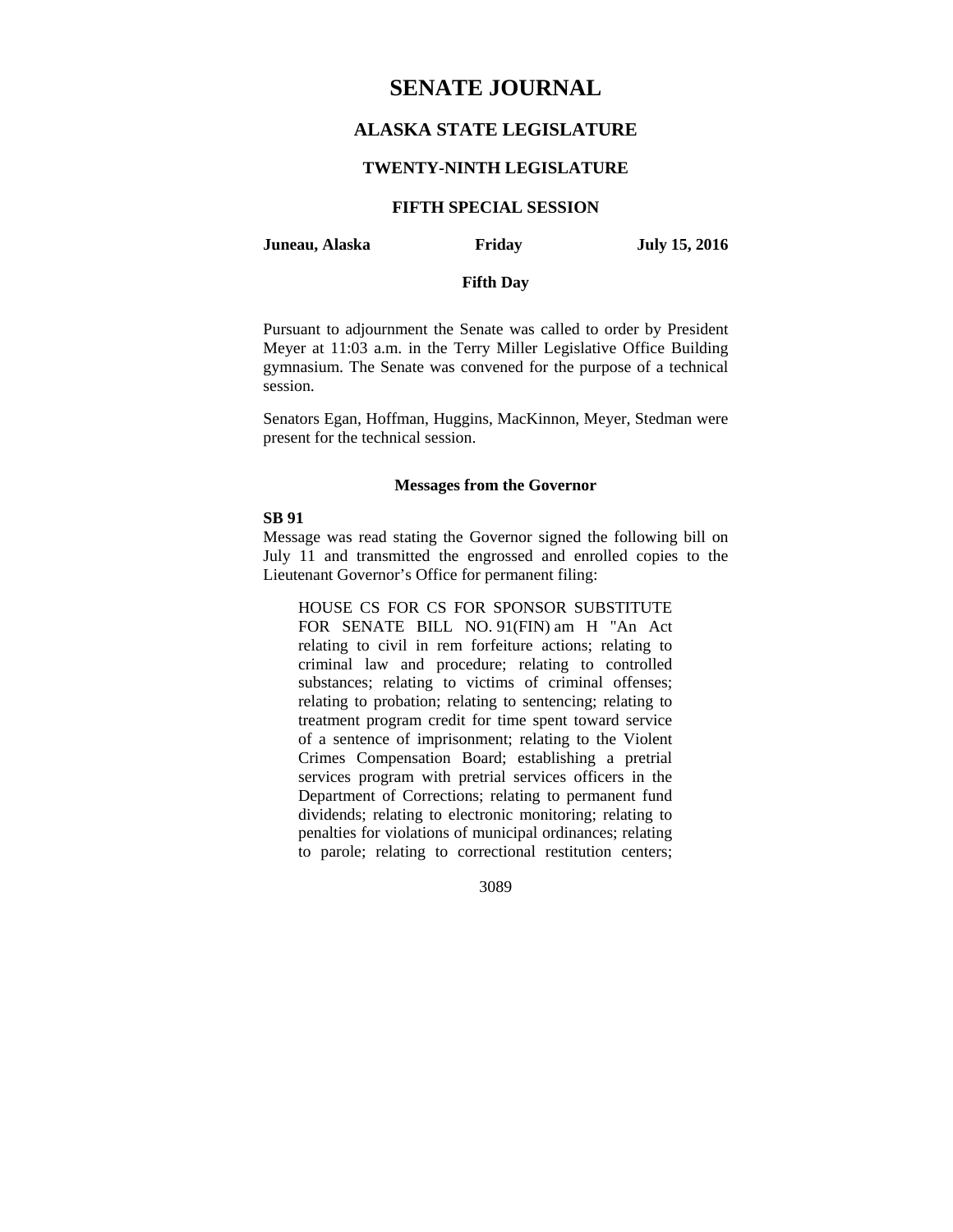relating to community work service; relating to revocation, termination, suspension, cancellation, or restoration of a driver's license; relating to identification cards and driver's licenses for parolees; relating to the disqualification of persons convicted of certain felony drug offenses from participation in the food stamp and temporary assistance programs; relating to the duties of the commissioner of corrections; amending Rules 32, 32.1, 38, and 43, Alaska Rules of Criminal Procedure; and providing for an effective date."

## Chapter 36, SLA 2016 Effective Date: See Chapter

Letters dated July 14, requesting legislative approval of the accompanying initial and amended finance plans (as required by AS  $26.23.020(k)(2)$ , were received for the following disasters:

Initial Finance Plans: 2015 August North Slope Borough Storm 2015 December Bering Sea Storm 2015 Sockeye Fire Management Assistance Grant 2015 Card Street Fire Management Assistance Grant

Amended Finance Plans:

2012 September Severe Storm

2013 October Kenai Peninsula Borough Flood Disaster

2013 November Storm Disaster

2015 December Windstorm Disaster

2015 Alatna Washeteria Fire Disaster

2015 Southeast Rains Disaster

The letters and amended finance plans had been copied to the Finance Committee Cochairs.

#### **Messages from the House**

## **SCR 501**

Message dated July 11 was read stating the House passed and returned: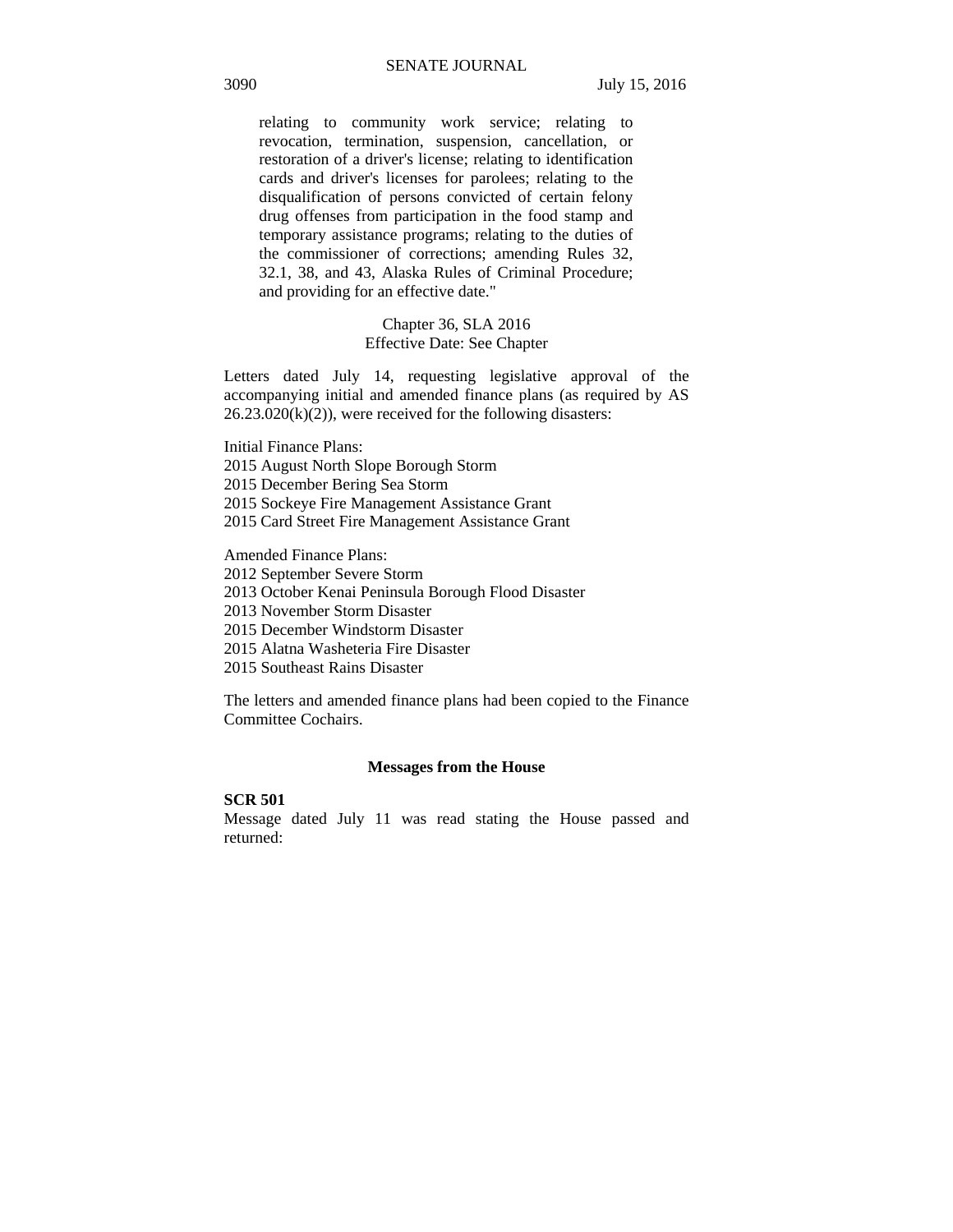SENATE CONCURRENT RESOLUTION NO. 501 Suspending Rules 47 and 55, Uniform Rules of the Alaska State Legislature, relating to the carry-over of bills to a special session.

The resolution was referred to the Secretary for enrollment.

Message dated July 12 was read stating:

The Senate is invited to meet with the House for a joint session on Friday, July 15 at 12:00 p.m. for the purpose of voting to override the Governor's vetoes in accordance with Uniform Rule 51.

#### **Communications**

The following report is on file in the Office of the Secretary of the Senate:

#### **HB 105**

Alaska Industrial Development and Export Authority Interior Energy Project Quarterly Report to the Alaska State Legislature, July 7, 2016 in accordance with Chapter 39, SLA 15

## **Unfinished Business**

#### **SB 74**

The following fiscal notes, included in the fiscal note packet that accompanied the Conference Committee Report on HB 256 - APPROPRIATION: OPERATING BUDGET/LOANS/FUNDS (page 3051) for SB 74 - MEDICAID REFORM; TELEMEDICINE; DRUG DATABASE, were transmitted to the Office of the Governor to accompany HOUSE CS FOR CS FOR SENATE BILL NO. 74(FIN) am H in permanent filing:

 Fiscal Note No. 61, Department of Health and Social Services [by Conference Committee]

 Fiscal Note No. 62, Department of Health and Social Services [by Conference Committee]

 Fiscal Note No. 63, Department of Health and Social Services [by Conference Committee]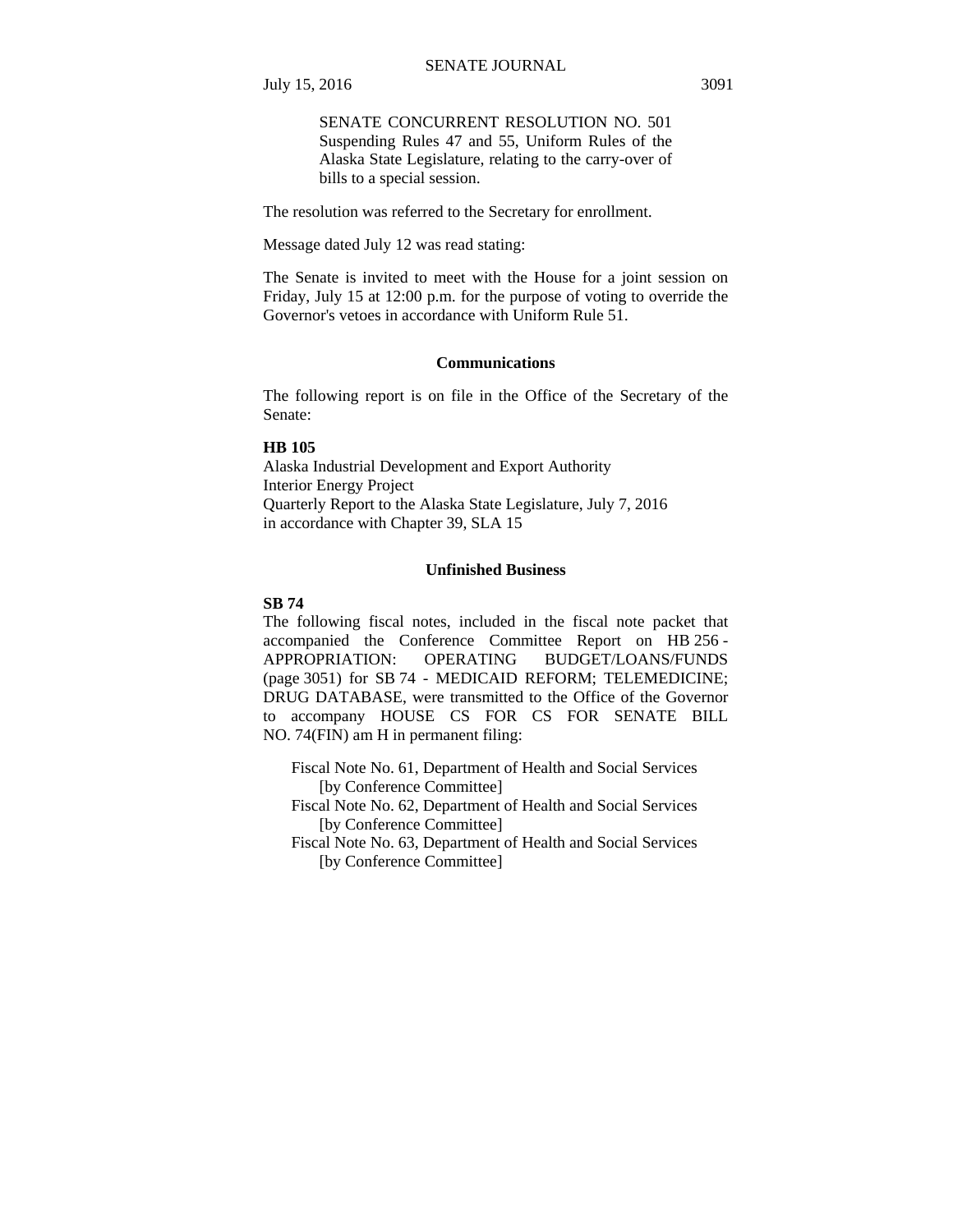The following fiscal note, included in the fiscal note packet that accompanied the Conference Committee Report on HB 257-APPROP: MENTAL HEALTH BUDGET (page 3053) for SB 74 - MEDICAID REFORM; TELEMEDICINE; DRUG DATABASE, was transmitted to the Office of the Governor to accompany HOUSE CS FOR CS FOR SENATE BILL NO. 74(FIN) am H in permanent filing:

 Fiscal Note No. 63, Department of Health and Social Services [by Conference Committee]

#### **HCR 28**

HOUSE CONCURRENT RESOLUTION NO. 28 Suspending Rules 24(c), 35, 41(b), and 42(e), Uniform Rules of the Alaska State Legislature, concerning Senate Bill No. 125, adding legislative nonvoting members to the board of directors of the Alaska Gasline Development Corporation, which passed the Senate (page 2458), was signed by the President and Secretary and returned to the House June 23.

#### **Announcements**

Rule 23(d) of the Alaska State Legislature Uniform Rules is currently in effect.

Announcements are at the end of the journal.

#### **Adjournment**

Senator MacKinnon, Acting Majority Leader, moved and asked unanimous consent that the Senate stand in adjournment until 11:00 a.m., July 18, 2016. Without objection, the Senate adjourned at 11:07 a.m.

> Liz Clark Secretary of the Senate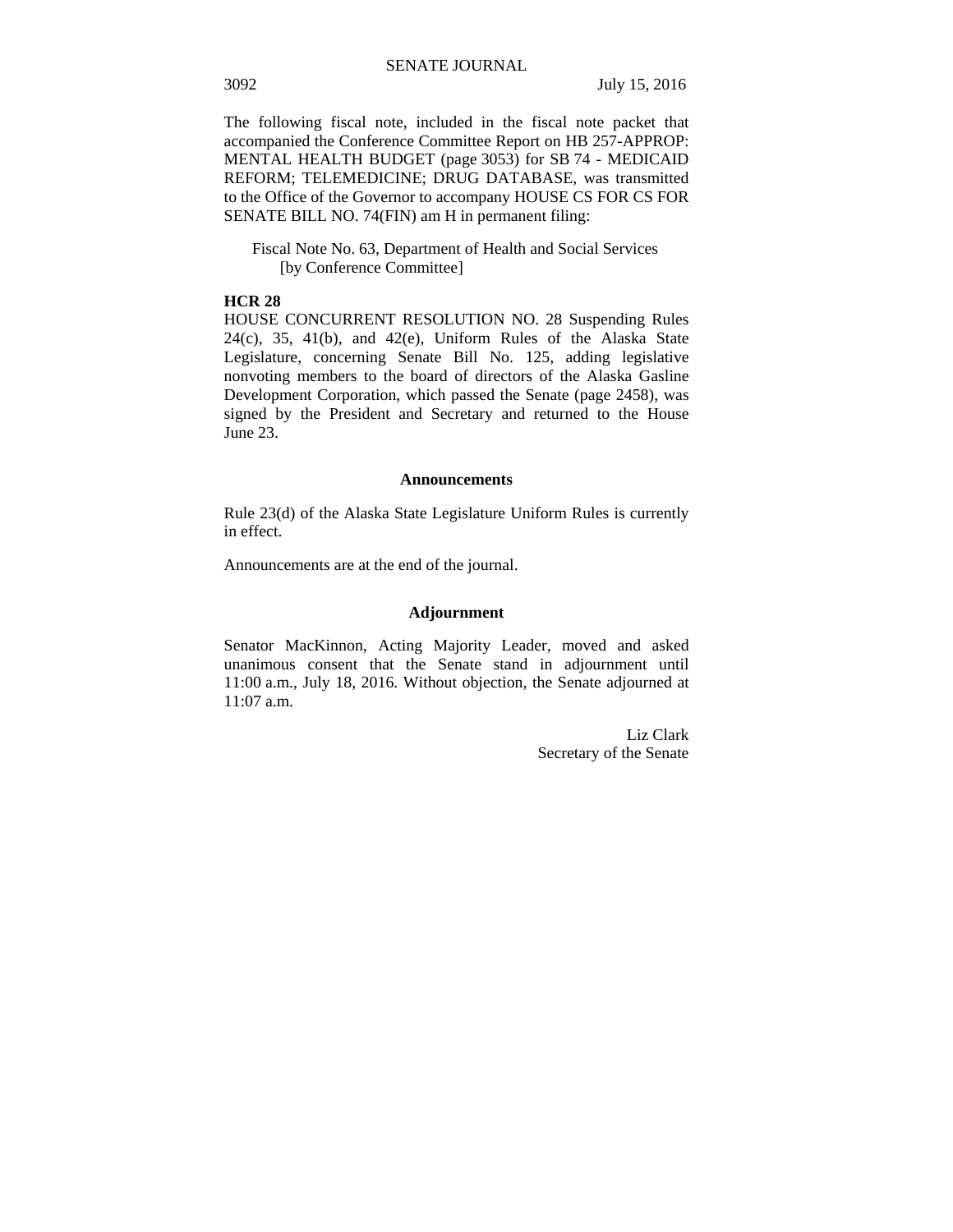#### **Announcements**

Americans with Disabilities Act Notice - Persons with disabilities who require special accommodation or alternative communication formats to access committee meetings may contact the appropriate committee office or the Legislative Information Office in their community. Reasonable advance notice is needed to accommodate the request. For further information, call the ADA Coordinator at 465-3854 Voice/465-4980 TDD.

## **STANDING COMMITTEES**

+ indicates teleconference

= indicates bill previously heard/scheduled

# **LABOR & COMMERCE**

| <b>Jul 18</b> |                                                                  | Monday <b>Anch Lio Auditorium</b> | 9:00 AM |  |
|---------------|------------------------------------------------------------------|-----------------------------------|---------|--|
|               | -- MEETING CANCELED --                                           |                                   |         |  |
| $+$           | SB5002 OMNIBUS TAXES & CREDITS; MINING LICENSES                  |                                   |         |  |
| $+$           | <b>SB5003 INDIVIDUAL INCOME TAX</b>                              |                                   |         |  |
| $+$           | <b>SB5004 STATE SALES AND USE TAX</b>                            |                                   |         |  |
|               | Presentation by Dept. of Revenue                                 |                                   |         |  |
|               | -- Teleconference <invitation only=""> --</invitation>           |                                   |         |  |
|               | Bills Previously Heard/Scheduled                                 |                                   |         |  |
|               |                                                                  |                                   |         |  |
| <b>Jul 18</b> | <b>Monday</b>                                                    | Anch Lio Auditorium               | 4:00 PM |  |
|               | -- MEETING CANCELED --                                           |                                   |         |  |
|               | += SB5002 OMNIBUS TAXES & CREDITS; MINING LICENSES               |                                   |         |  |
|               | Alcohol Tax                                                      |                                   |         |  |
|               | Tobacco Tax                                                      |                                   |         |  |
|               | Bills Previously Heard/Scheduled                                 |                                   |         |  |
|               | -- Statewide Public Testimony --                                 |                                   |         |  |
|               | -- Public Testimony <limited 2="" minutes="" to=""> --</limited> |                                   |         |  |
|               | Please Sign-in at Your Local LIO                                 |                                   |         |  |
|               | Limited Number of Off-Net Phone Lines Available                  |                                   |         |  |
|               | Must be arranged through Chair's Office prior to                 |                                   |         |  |
|               | hearing                                                          |                                   |         |  |
|               | Submit Written Testimony by Email:                               |                                   |         |  |
|               | Senate.Labor.and.Commerce@akleg.gov                              |                                   |         |  |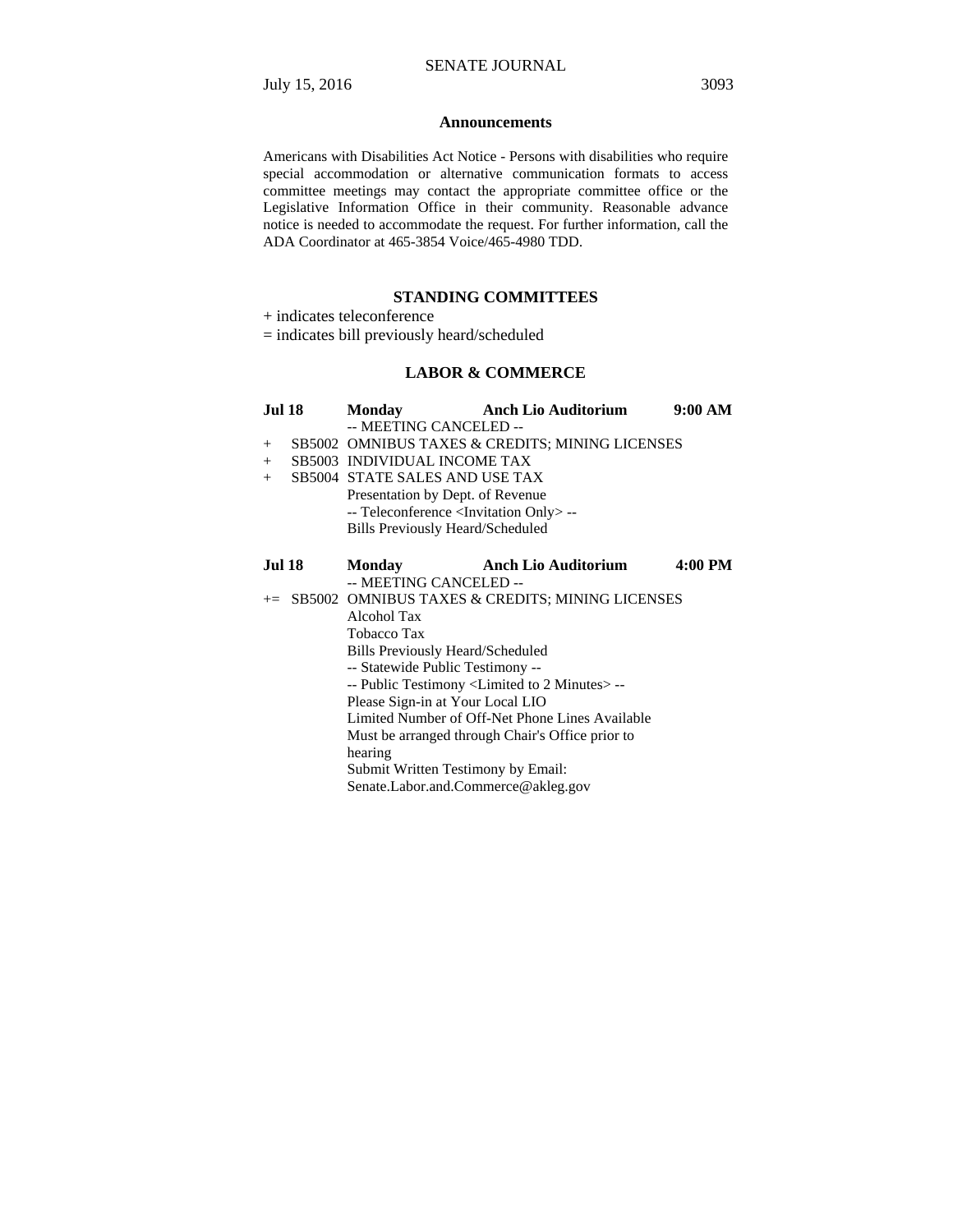# **LABOR & COMMERCE (continued)**

| <b>Jul 19</b> | <b>Tuesday</b>                                                   | <b>Anch Lio Auditorium</b>                      | 9:00 AM |
|---------------|------------------------------------------------------------------|-------------------------------------------------|---------|
|               | -- MEETING CANCELED --                                           |                                                 |         |
| $+=$          | SB5002 OMNIBUS TAXES & CREDITS; MINING LICENSES                  |                                                 |         |
|               | <b>Fisheries Business Tax</b>                                    |                                                 |         |
|               | Fisheries Landing Tax                                            |                                                 |         |
|               | Mining License Tax                                               |                                                 |         |
|               | Motor Fuel Tax                                                   |                                                 |         |
|               | <b>Bills Previously Heard/Scheduled</b>                          |                                                 |         |
|               | -- Statewide Public Testimony --                                 |                                                 |         |
|               | -- Public Testimony <limited 2="" minutes="" to=""> --</limited> |                                                 |         |
|               | Please Sign-in at Your Local LIO                                 |                                                 |         |
|               |                                                                  | Limited Number of Off-Net Phone Lines Available |         |
|               |                                                                  |                                                 |         |
|               | Must be arranged through Chair's Office prior to<br>hearing      |                                                 |         |
|               | Submit Written Testimony by Email:                               |                                                 |         |
|               | Senate.Labor.and.Commerce@akleg.gov                              |                                                 |         |
|               |                                                                  |                                                 |         |
| <b>Jul 20</b> | Wednesday                                                        | <b>Anch Lio Auditorium</b>                      | 9:00 AM |
|               | -- MEETING CANCELED --                                           |                                                 |         |
|               |                                                                  |                                                 |         |
| $^{+}$        | -- Agenda to be Announced --                                     |                                                 |         |
|               |                                                                  |                                                 |         |
| <b>Jul 20</b> | Wednesday                                                        | <b>Anch Lio Auditorium</b>                      | 5:00 PM |
|               | -- MEETING CANCELED --                                           |                                                 |         |
| $^{+}$        | -- Agenda to be Announced --                                     |                                                 |         |
|               |                                                                  |                                                 |         |
| <b>Jul 21</b> | Thursday                                                         | <b>Anch Lio Auditorium</b>                      | 9:00 AM |
|               | -- MEETING CANCELED --                                           |                                                 |         |
| $+$           | -- Agenda to be Announced --                                     |                                                 |         |
|               |                                                                  |                                                 |         |
| $Jul$ 21      | <b>Thursday</b>                                                  | <b>Anch Lio Auditorium</b>                      | 1:30 PM |
|               | -- MEETING CANCELED --                                           |                                                 |         |
| $^{+}$        | -- Agenda to be Announced --                                     |                                                 |         |
|               |                                                                  |                                                 |         |
| <b>Jul 22</b> | Friday                                                           | <b>Anch Lio Auditorium</b>                      | 9:00 AM |
|               | -- MEETING CANCELED --                                           |                                                 |         |
| $^{+}$        | -- Agenda to be Announced --                                     |                                                 |         |
|               |                                                                  |                                                 |         |
| <b>Jul 22</b> | Friday                                                           | <b>Anch Lio Auditorium</b>                      | 1:30 PM |
|               | -- MEETING CANCELED --                                           |                                                 |         |
| $^{+}$        | -- Agenda to be Announced --                                     |                                                 |         |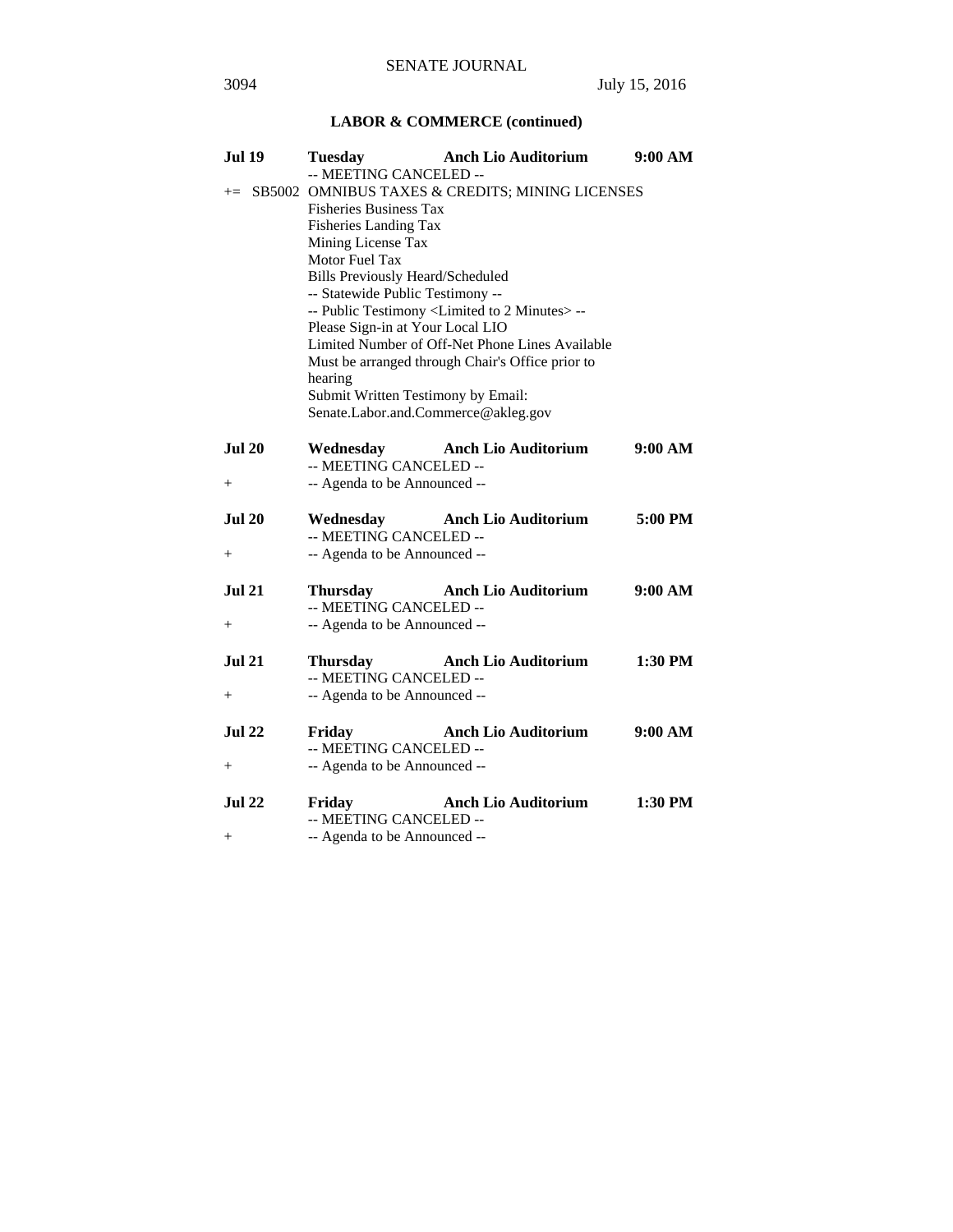# **LABOR & COMMERCE (continued)**

| <b>Jul 22</b> | Friday                       | <b>Anch Lio Auditorium</b> | 5:00 PM |
|---------------|------------------------------|----------------------------|---------|
|               | -- MEETING CANCELED --       |                            |         |
| $+$           | -- Agenda to be Announced -- |                            |         |
| <b>Jul 23</b> | <b>Saturday</b>              | <b>Anch Lio Auditorium</b> | 1:30 PM |
|               | -- MEETING CANCELED --       |                            |         |
| $+$           | -- Agenda to be Announced -- |                            |         |
|               |                              |                            |         |

#### **RESOURCES**

| Jul 19 | <b>Tuesday</b>                                    | <b>Anch Lio Auditorium</b>                        | 1:00 PM |
|--------|---------------------------------------------------|---------------------------------------------------|---------|
| $^{+}$ |                                                   | Plan of Development for the Prudhoe Bay Unit      |         |
|        | Representative(s) of the Alaska Oil & Gas         |                                                   |         |
|        | <b>Conservation Commission:</b>                   |                                                   |         |
|        | Andy Mack, Commissioner, DNR                      |                                                   |         |
|        |                                                   | Corri Feige, Director, Division of Oil & Gas, DNR |         |
|        | Paul Decker, Petroleum Geologist I, DNR           |                                                   |         |
|        | Mark Cotham, Contract Attorney, DOL               |                                                   |         |
|        | -- Teleconference <listen only=""> --</listen>    |                                                   |         |
|        | -- Testimony <invitation only=""> --</invitation> |                                                   |         |
|        |                                                   |                                                   |         |

#### **JOINT COMMITTEES**

## **LEGISLATIVE BUDGET & AUDIT**

**Jul 27 Wednesday Anch Lio Auditorium 10:00 AM** 

 -- Testimony <Invitation Only> -- Approval of Minutes

Executive Session: Preliminary Audit Reports:

- Brd of Certified Direct Entry Midwives (Sunset)

- Brd of Regis. for Architects, Engineers, & Land

Surveyors (Sunset)

- Brd of Veterinary Examiners (Sunset)

- Reg. Commission of Alaska FY 15 Annual Report

- Dept. of Administration - State Travel Office

- University of Alaska - University Travel

Executive Session: Department of Education and

Early Development Performance Review

Other Committee Business

----------------------------------------